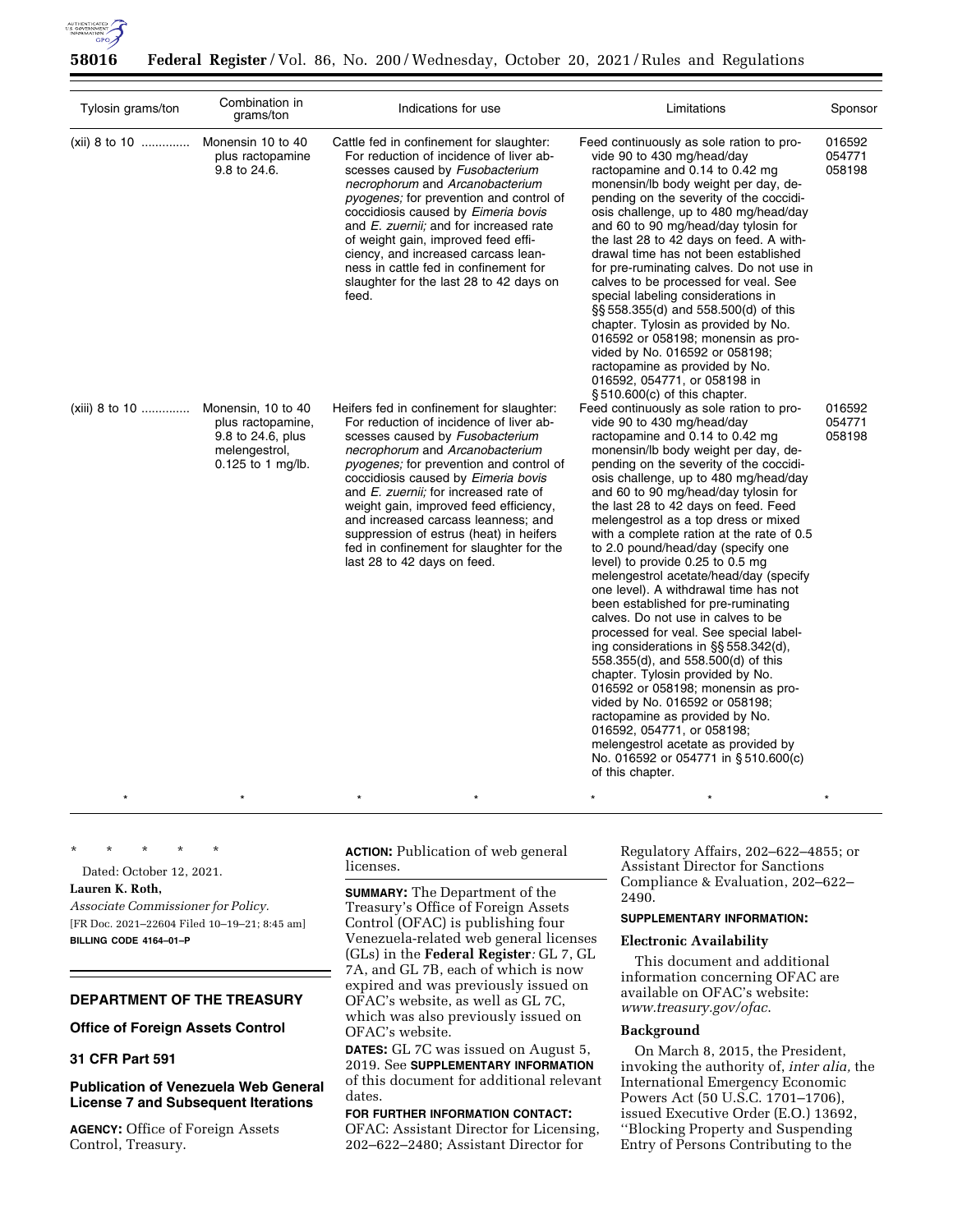Situation in Venezuela'' (80 FR 12747, March 11, 2015). In E.O. 13692, the President found that the situation in Venezuela, including the Government of Venezuela's erosion of human rights guarantees, persecution of political opponents, curtailment of press freedoms, use of violence and human rights violations and abuses in response to antigovernment protests, and arbitrary arrest and detention of antigovernment protestors, as well as the exacerbating presence of significant public corruption, constitutes an unusual and extraordinary threat to the national security and foreign policy of the United States, and declared a national emergency to deal with that threat.

The President issued six additional E.O.s pursuant to the national emergency declared in E.O. 13692: E.O. 13808 of August 24, 2017, ''Imposing Additional Sanctions With Respect to the Situation in Venezuela'' (82 FR 41155, August 29, 2017); E.O. 13827 of March 19, 2018, ''Taking Additional Steps to Address the Situation in Venezuela'' (83 FR 12469, March 21, 2018); E.O. 13835 of May 21, 2018, ''Prohibiting Certain Additional Transactions With Respect to Venezuela'' (83 FR 24001, May 24, 2018); E.O. 13850 of November 1, 2018, ''Blocking Property of Additional Persons Contributing to the Situation in Venezuela'' (83 FR 55243, November 2, 2018); E.O. 13857 of January 25, 2019, ''Taking Additional Steps To Address the National Emergency With Respect to Venezuela'' (84 FR 509, January 30, 2019); and E.O. 13884 of August 5, 2019, ''Blocking Property of the Government of Venezuela'' (84 FR 38843, August 7, 2019).

OFAC, in consultation with the Department of State, issued GL 7 on January 28, 2019, pursuant to E.O. 13850, as amended. Paragraph (a) of GL 7 authorized certain transactions and activities with respect to PDV Holding, Inc. (PDVH), CITGO Holding, Inc., and any of their subsidiaries. Paragraph (b) of GL 7 authorized PDVH, CITGO Holding, Inc., and any of their subsidiaries to engage in certain transactions and activities ordinarily incident and necessary to the purchase and importation of petroleum and petroleum products from PdVSA and any entity in which PdVSA owns, directly or indirectly, a 50 percent or greater interest. Subsequently, OFAC issued three further iterations of GL 7, which extended the authorization, and in later iterations, modified the scope of the authorization, and incorporated additional Executive orders.

The authorization found in paragraph (a) of GL 7 was valid through 12:01 a.m. eastern daylight time, July 27, 2019. The authorization found in paragraph (a) in each of GLs 7A, 7B, and 7C automatically renews on the first day of each month and is valid for a period of 18 months from the effective date of the respective GL or the date of any subsequent renewal of the respective GL, whichever is later. As such, the authorization found in paragraph (a) of GL 7C remains effective until it is revoked by OFAC or until GL 7C is superseded by a subsequent renewal. The authorization found in paragraph (b) in each of GLs 7, 7A, 7B, and 7C expired on April 28, 2019.

On March 14, 2019, OFAC issued GL 7A, which replaced and superseded GL 7; on June 6, 2019, OFAC issued GL 7B, which replaced and superseded GL 7A; and on August 5, 2019, OFAC issued GL 7C, which replaced and superseded GL 7B. The texts of the following four Venezuela GLs are provided below: GLs 7, 7A, 7B, and 7C.

## **OFFICE OF FOREIGN ASSETS CONTROL**

*Executive Order 13850 of November 1, 2018—Blocking Property of Additional Persons Contributing to the Situation in Venezuela* 

GENERAL LICENSE NO. 7

Authorizing Certain Activities Involving PDV Holding, Inc. and CITGO Holding, Inc.

(a) Except as provided in paragraphs (c) and (d) of this general license, all transactions and activities prohibited by Executive Order 13850 with respect to PDV Holding, Inc. (PDVH), CITGO Holding, Inc., and any of their subsidiaries are authorized, where the only Petróleos de Venezuela, S.A. (PdVSA) entities involved are PDVH, CITGO Holding, Inc., or any of their subsidiaries. This authorization is valid through 12:01 a.m. eastern daylight time, July 27, 2019.

(b) Except as provided in paragraphs (c) and (d) of this general license, PDVH, CITGO Holding, Inc., and any of their subsidiaries are authorized to engage in all transactions and activities prohibited by Executive Order 13850 that are ordinarily incident and necessary to the purchase and importation of petroleum and petroleum products from PdVSA and any entity in which PdVSA owns, directly or indirectly, a 50 percent or greater interest. This authorization is valid through 12:01 a.m. eastern daylight time, April 28, 2019.

(c) Any payment to or for the direct or indirect benefit of a blocked person other than PDVH, CITGO Holding, Inc., and any of their subsidiaries that is ordinarily incident and necessary to give effect to transactions authorized in paragraphs (a) or (b) of this general license must be made into a blocked, interest-bearing account located in the United States in accordance with 31 CFR 591.203.

(d) This general license does not authorize:

(1) Any exportation or reexportation of any goods, services, or technology, directly or indirectly, by U.S. persons, wherever located, or from the United States, to PdVSA or any entity owned 50 percent or more, directly or indirectly, by PdVSA, other than PDVH, CITGO Holding, Inc., or any of their subsidiaries, or to any other blocked persons;

(2) Any transaction that is otherwise prohibited under Executive Order 13850 of November 1, 2018, Executive Order 13835 of May 21, 2018, Executive Order 13827 of March 19, 2018, Executive Order 13808 of August 24, 2017, Executive Order 13692 of March 8, 2015, or any part of 31 CFR chapter V, or any transactions or dealings with any blocked person other than the transactions described in paragraphs (a) and (b) of this general license; or

(3) The unblocking of any property blocked pursuant to any part of 31 CFR chapter V, except as authorized by paragraphs (a) or (b).

Dated: January 28, 2019.

Andrea Gacki,

*Director, Office of Foreign Assets Control.* 

**OFFICE OF FOREIGN ASSETS CONTROL** 

*Executive Order 13850 of November 1, 2018—Blocking Property of Additional Persons Contributing to the Situation in Venezuela* 

GENERAL LICENSE NO. 7A

Authorizing Certain Activities Involving PDV Holding, Inc. and CITGO Holding, Inc.

(a) Except as provided in paragraphs (c) and (d) of this general license, all transactions and activities prohibited by Executive Order 13850 with respect to PDV Holding, Inc. (PDVH), CITGO Holding, Inc., and any of their subsidiaries are authorized, where the only Petróleos de Venezuela, S.A. (PdVSA) entities involved are PDVH, CITGO Holding, Inc., or any of their subsidiaries. This authorization automatically renews on the first day of each month, and is valid for a period of 18 months from the effective date of General License No. 7A or the date of any subsequent renewal of General License No. 7A, whichever is later.

(b) Except as provided in paragraphs (c) and (d) of this general license, PDVH, CITGO Holding, Inc., and any of their subsidiaries are authorized to engage in all transactions and activities prohibited by Executive Order 13850 that are ordinarily incident and necessary to the purchase and importation of petroleum and petroleum products from PdVSA and any entity in which PdVSA owns, directly or indirectly, a 50 percent or greater interest. This authorization is valid through 12:01 a.m. eastern daylight time, April 28, 2019.

(c) Any payment to or for the direct or indirect benefit of a blocked person other than PDVH, CITGO Holding, Inc., and any of their subsidiaries that is ordinarily incident and necessary to give effect to transactions authorized in paragraphs (a) or (b) of this general license must be made into a blocked, interest-bearing account located in the United States in accordance with 31 CFR 591.203.

(d) This general license does not authorize: (1) Any exportation or reexportation of any goods, services, or technology, directly or